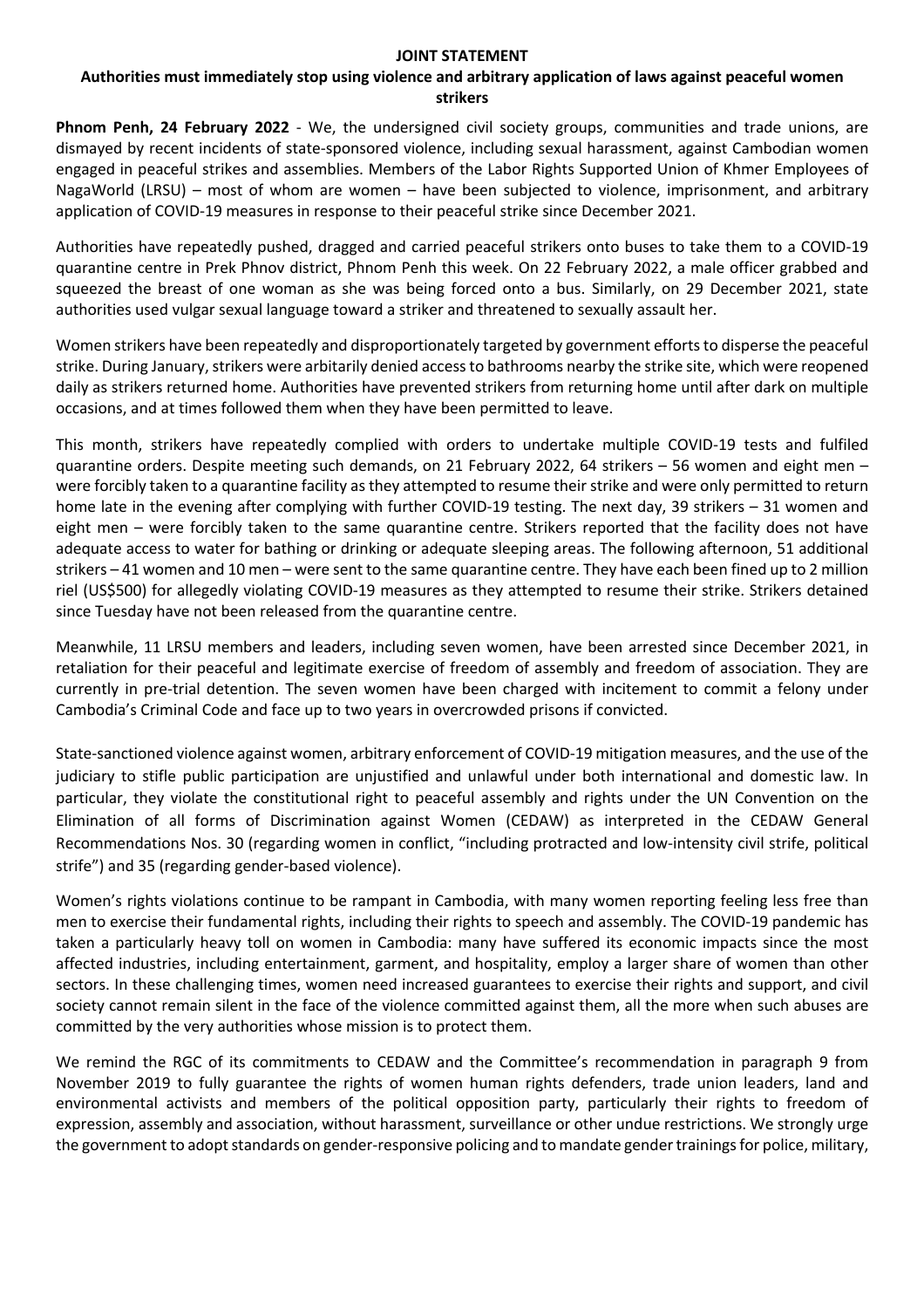and other security acting on behalf of the state so that they conduct themselves in a professional, ethical, and genderresponsive and sensitive manner whenever they interact with members of the public. We call for all women to be free to resume their peaceful strikes and exercise their fundamental rights without discrimination, and for all imprisoned unionists to be immediately and unconditionally released with all charges dropped.

## *This joint statement endorsed by:*

- 1. ActionAid Cambodia (AAC)
- 2. Association to Support Vulnerable Women (ASVW)
- 3. Banteay Srei (BS)
- 4. Building Community Voices (BCV)
- 5. Cambodia Labor Confederation (CLC)
- 6. Cambodian Center for Human Rights (CCHR)
- 7. Cambodian Center for Independent Media (CCIM)
- 8. Cambodian Food and Service Workers' Federation (CFSWF)
- 9. Cambodian Human Rights and Development Association (ADHOC)
- 10. Cambodian League for the Promotion and Defense of Human Rights (LICADHO)
- 11. Cambodian Youth Network (CYN)
- 12. Cambodian Women's Crisis Center (CWCC)
- 13. Center for Alliance of Labor and Human Rights (CENTRAL)
- 14. Coalition of Cambodian Farmer Community (CCFC)
- 15. Committee for Free and Fair Elections in Cambodia (COMFREL)
- 16. Gender and Development for Cambodia (GADC)
- 17. Independent Democracy of Informal Economy Association (IDEA)
- 18. Independent Trade Union Federation (INTUFE)
- 19. Klahaan Organization (Klahaan)
- 20. Neutral and Impartial Committee for Free and Fair Elections in Cambodia (NICFEC)
- 21. Sahmakum Teang Tnaut (STT)
- 22. The Cambodian NGO Committee on CEDAW (NGO-CEDAW)
- 23. Urban Poor Women Development (UPWD)
- 24. Women Peace Makers (WPM)
- 25. Youth Resource Development Program (YRDP) Cambodia
- 26. 197 Land Community (Koh Kong)
- 27. Am Leang Community (Kampong Speu)
- 28. Andong Trabek Land Community (Svay Rieng)
- 29. Areng Indigenous Community (Koh Kong)
- 30. Boeung Pram Community (Battambang)
- 31. Bos Snor Community (Tbong Khmum)
- 32. Chi Kha Leu Land Community (Koh Kong)
- 33. Community to Protect Nature (Pursat)
- 34. Dak Por Community (Kampong Speu)
- 35. Gender and Development network (GADNet)
- 36. Kompres Community (Tboung Khmum)
- 37. Klaing Teuk 78 Community (Siem Reap)
- 38. Kouy Indigenous Community (Preah Vihear)
- 39. Land Community (Pailin)
- 40. Ou Vor Preng Community (Battambang)
- 41. Peam Ros Community (Kampong Speu)
- 42. Phum Sela Khmer Land Community (Banteay Meanchey)